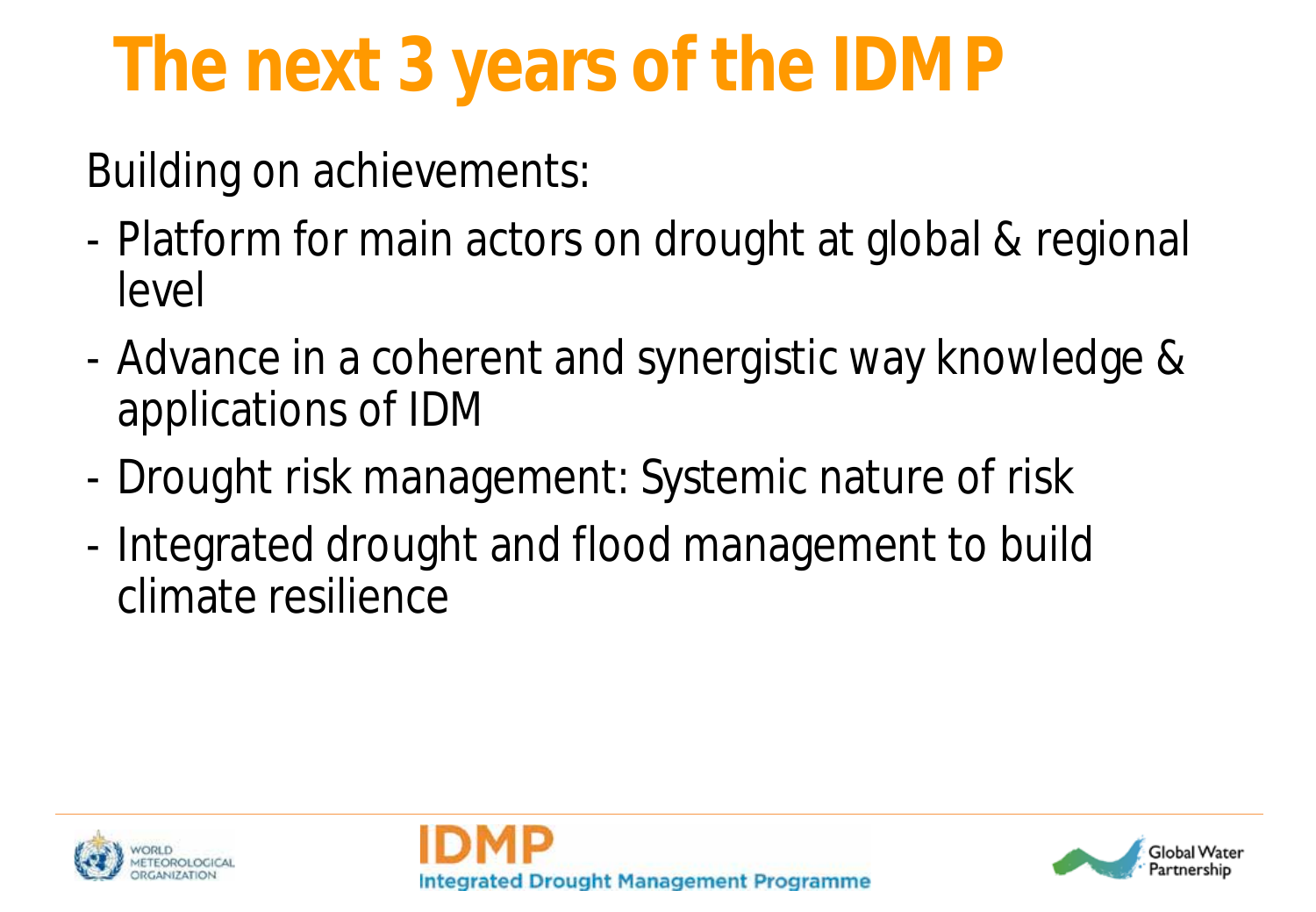# 3 Pillars of Integrated Drought Management



• Provide relevant guidance and support to countries in the practical application and interplay of pillars

**Integrated Drought Management Programme** 



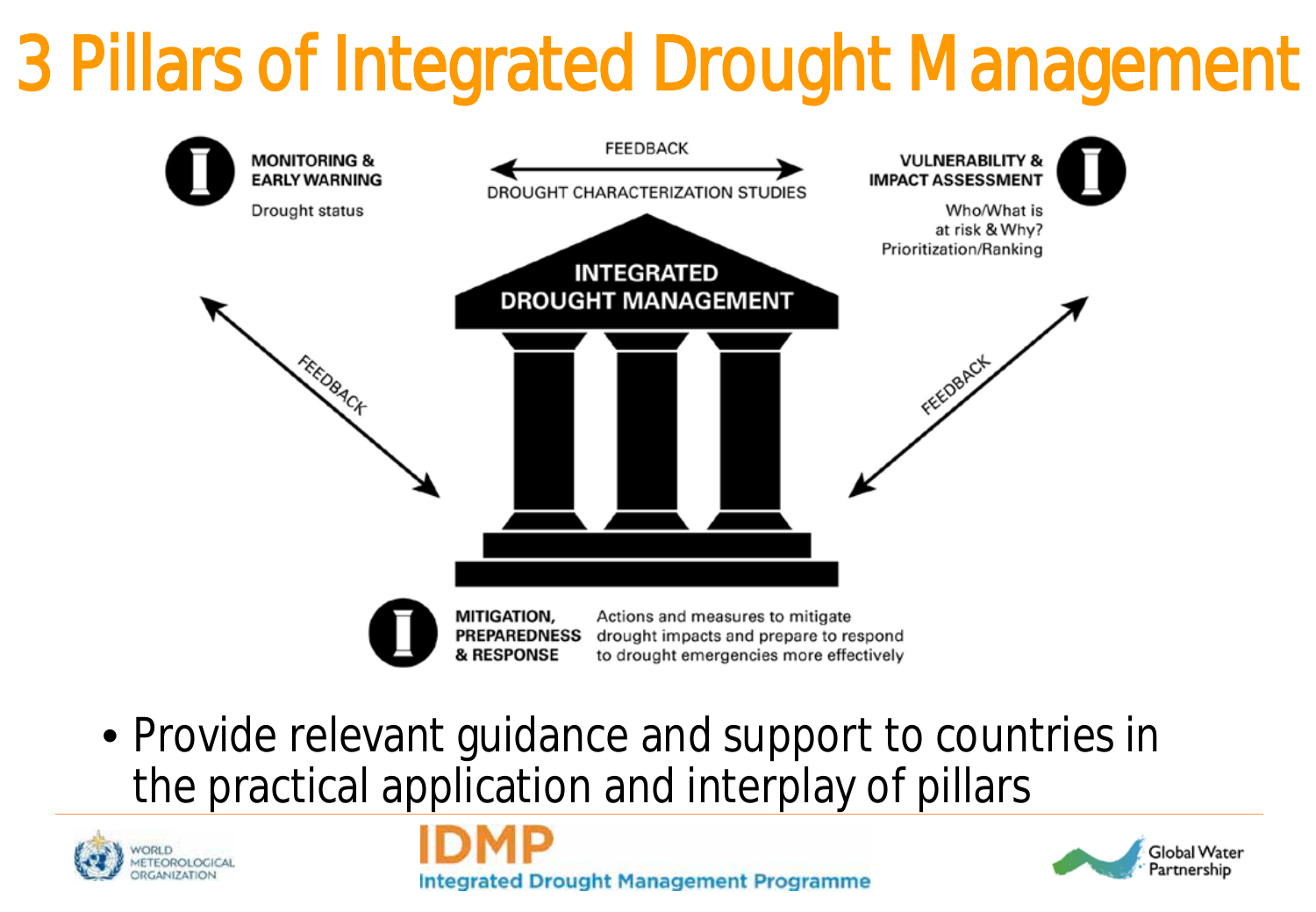# **Outcomes**

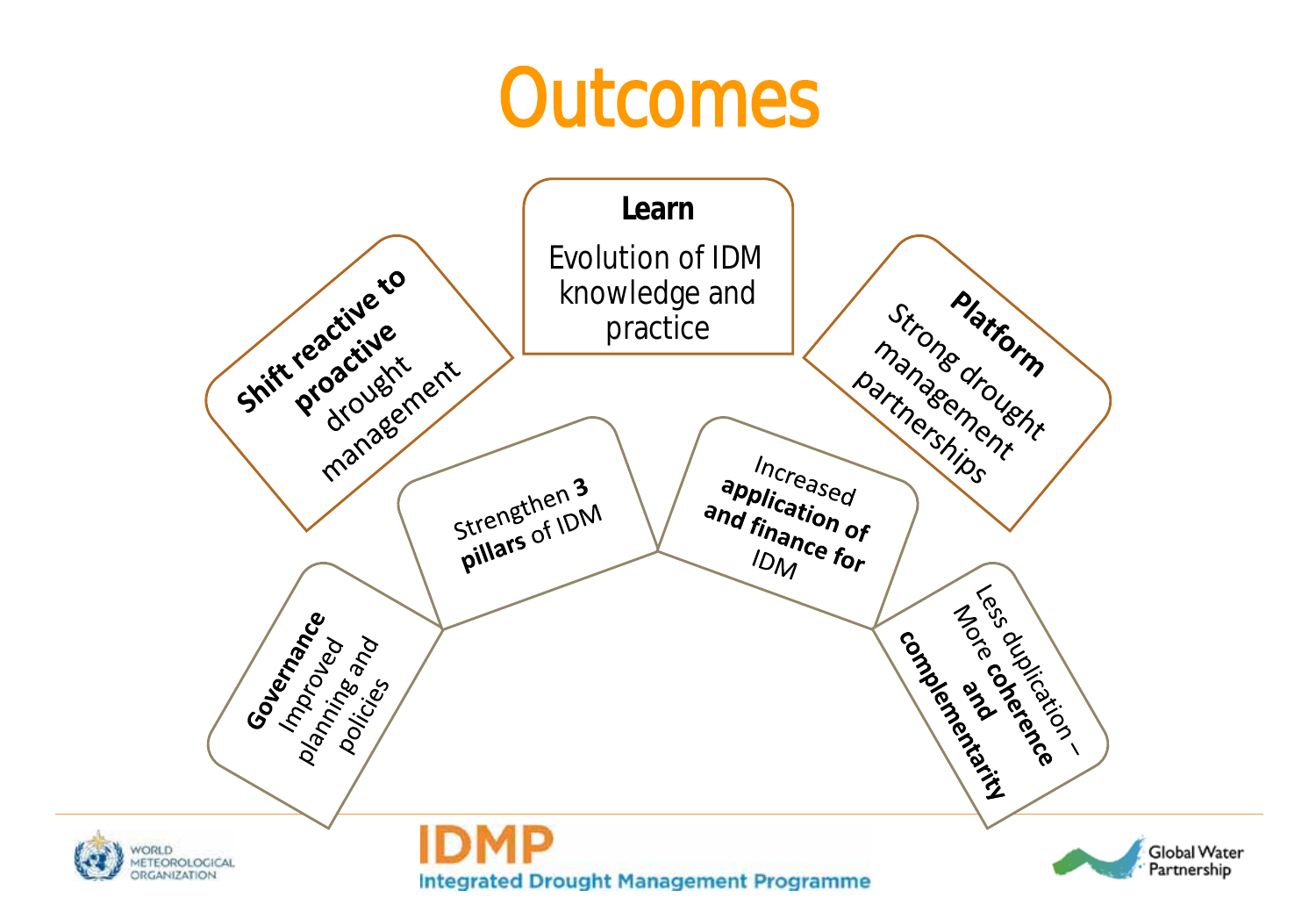- **Inform proactively:** leverage climate finance for integrated drought management that builds resilience
- **Shift paradigms**: droughts and floods managed proactively
- **Address fragmentation**: Water data and information for NDCs-NAPs, DRR planning
- Role of droughts in improving management **à** systems change





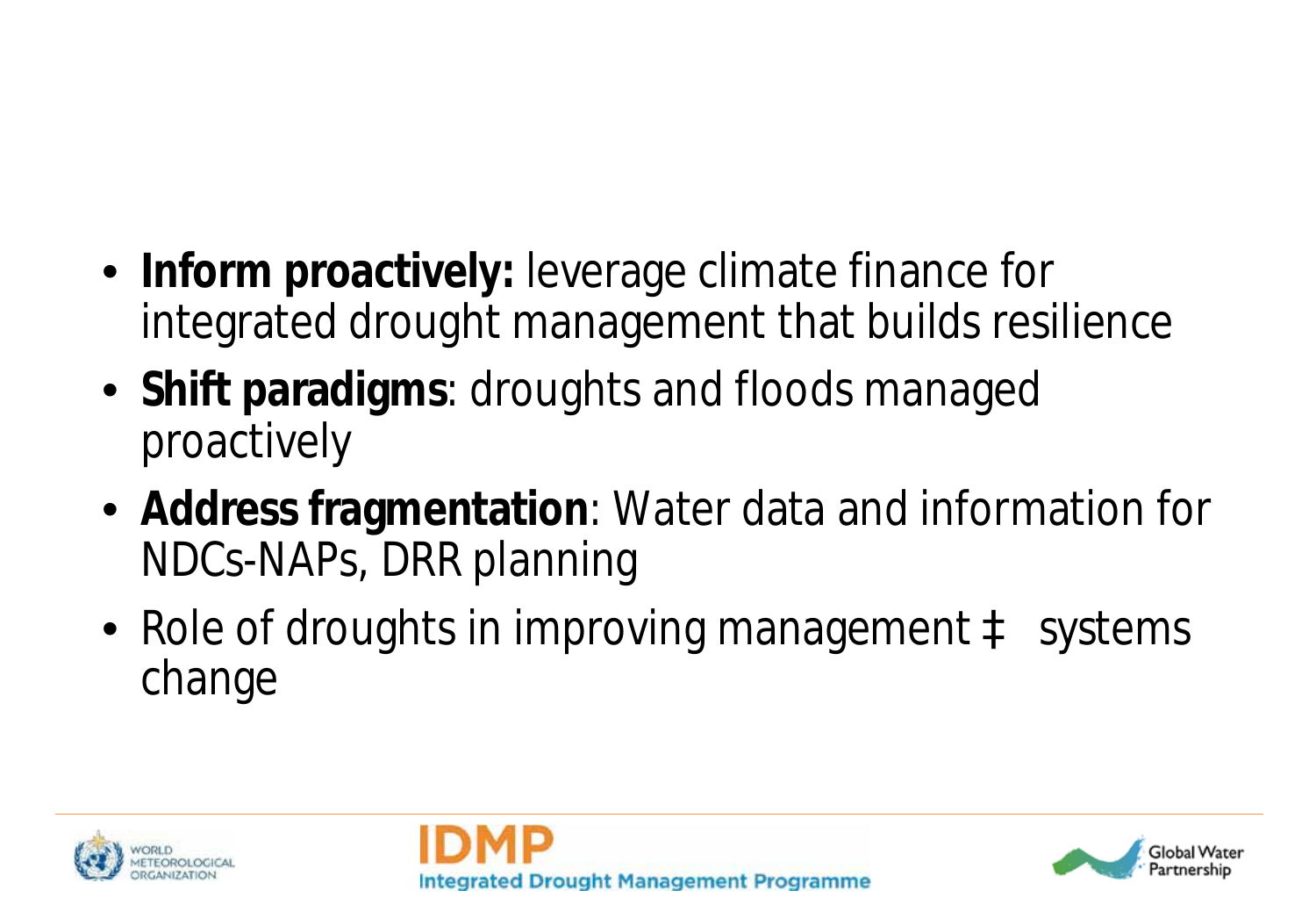





### **Mobilising for a Water Secure World**

**Strategy** 2020-2025

#### **THE URGENCY**

The global water crisis urgently needs more attention and coordinated action. Sound and integrated water resources management is needed more than ever.



#### **OUR STRATEGY 2020-2025: MOBILISING FOR A WATER SECURE WORLD**

As countries and development partners work to address major water challenges, the Global Water Partnership (GWP) will mobilise key players and learn from new experiences in order to create and maintain momentum for coordinated action.

A multi-stakeholder action network, GWP will leverage global policy frameworks and mobilise its 3,000+ partner organisations - both within and beyond the water sector to bring voices of water to the table and get things done.





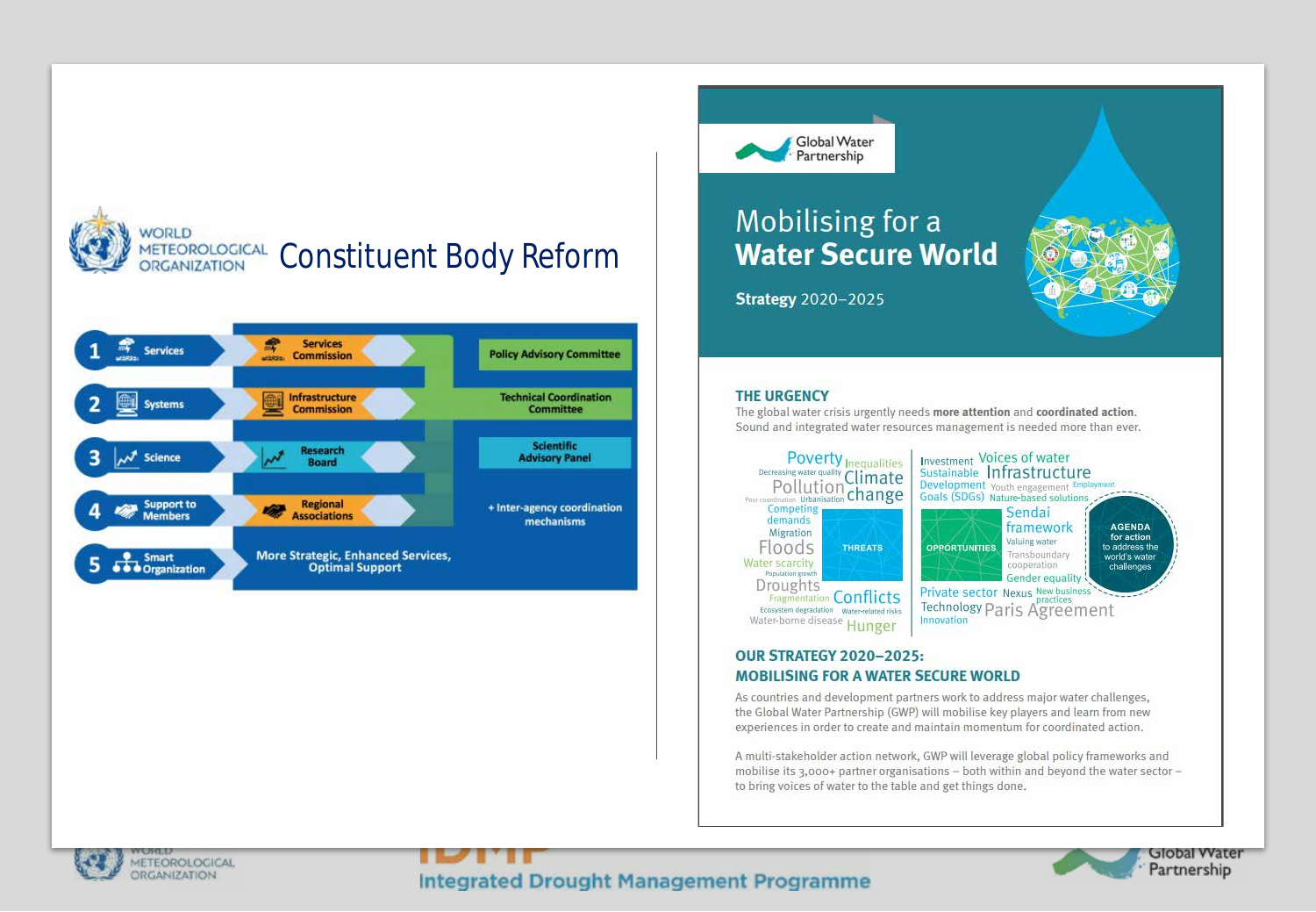

## **HOW WE WILL DRIVE CHANGE**

Leveraging global policy frameworks, we will **inject motivation, opportunity, and capacity** into processes that have the potential to lead to systems change at all levels.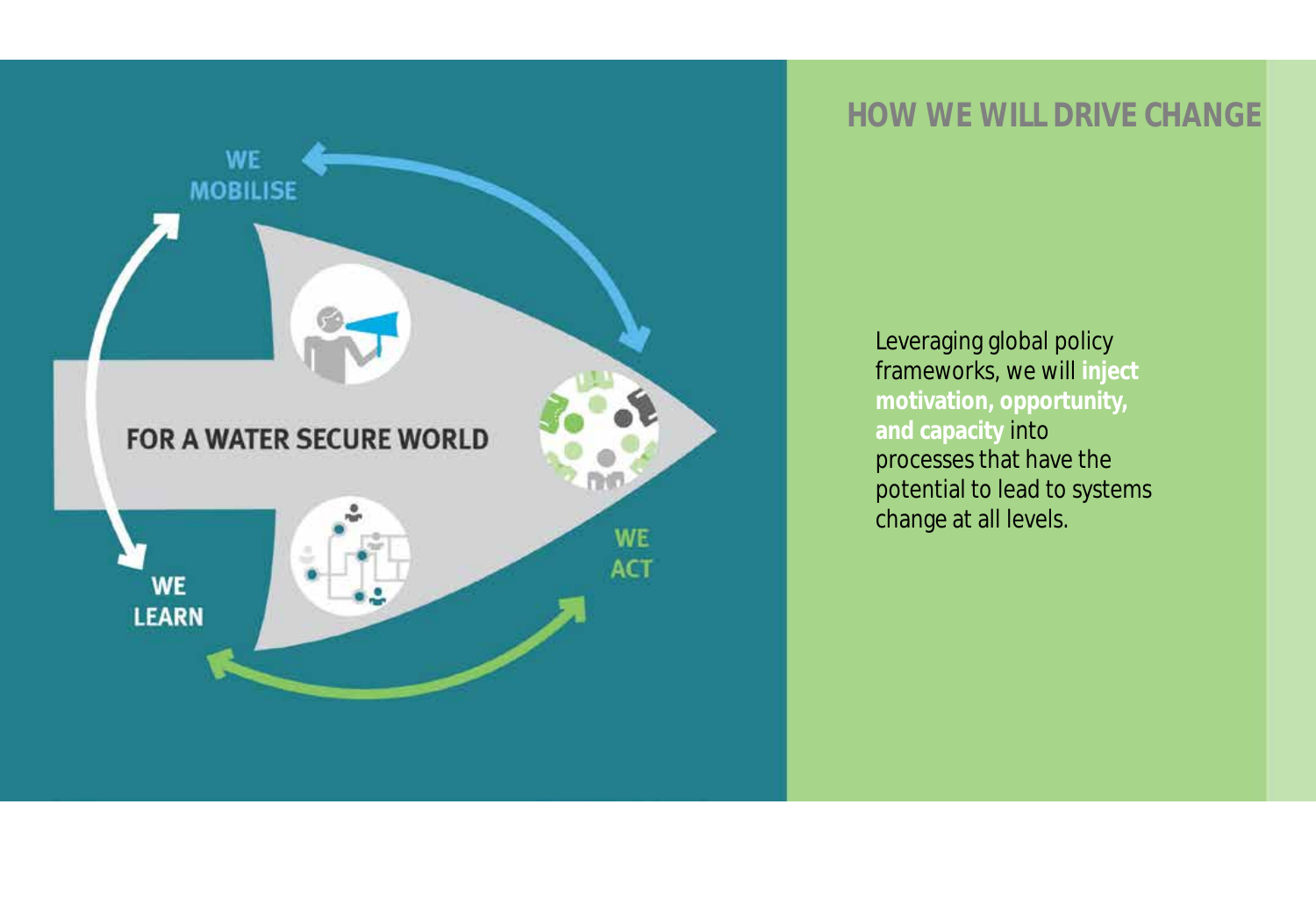

## **CATALYSE CLIMATE-RESILIENT DEVELOPMENT**

----

#### **Advance national adaptation planning**

- **Facilitate access to climate finance**
- **Support integrated resilience planning, including for water infrastructure**



### **ANCHOR AREAS**



#### **30+ countries access climate finance**

to implement water-informed National Adaptation Plans and integrated flood and drought management policies and measures.

#### **Investments of more than €1 billion**

directly supported in climateresilient water management and infrastructure founded on robust, inclusive, and effective water governance systems.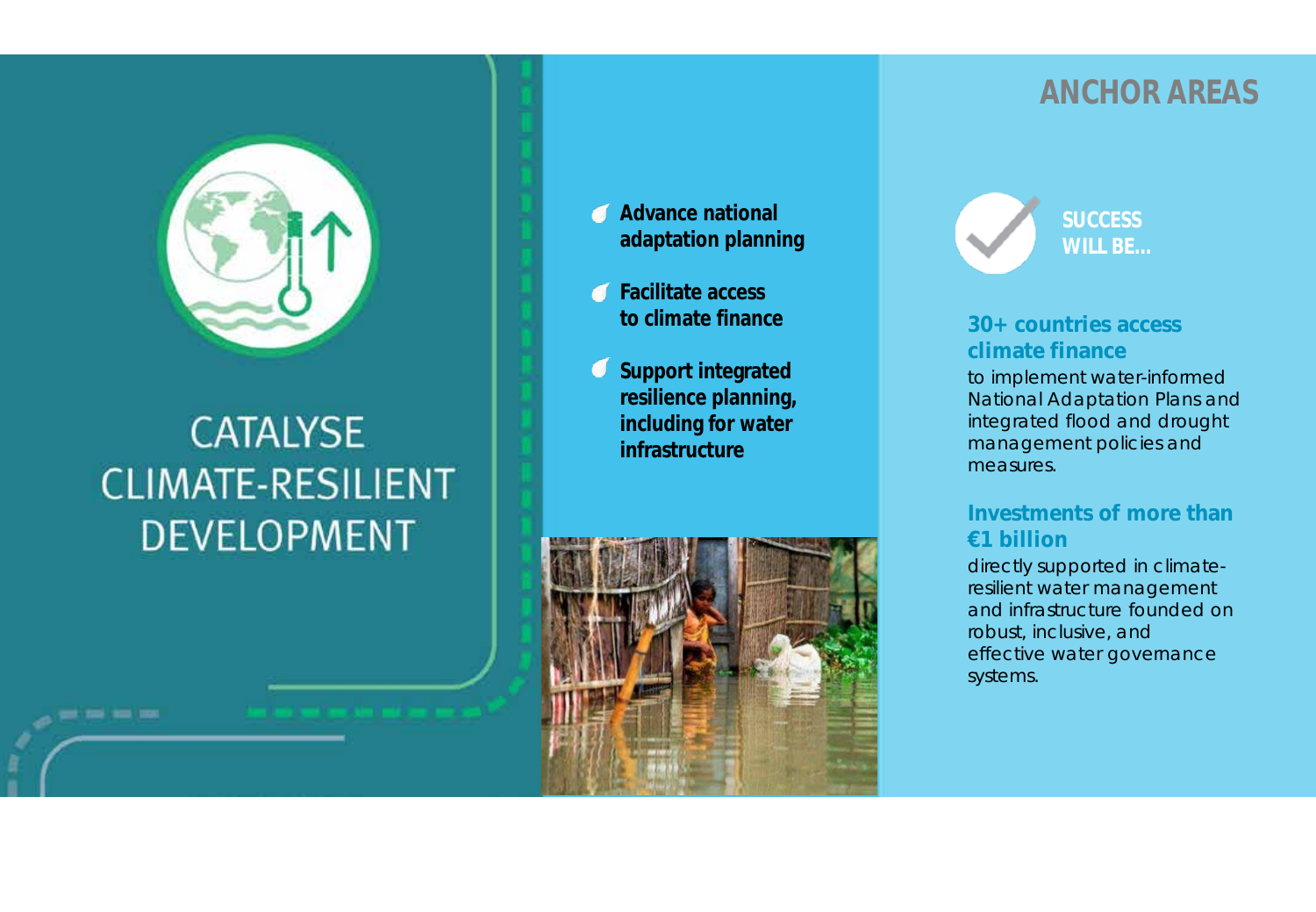# Some Macro-Level Entry Points to Drought Risk Management



Source: UNDP. 2012. *Drought Risk Management: Practitioner's Perspectives from Africa and Asia.* UNON, Nairobi United Nations Office at Nairobi





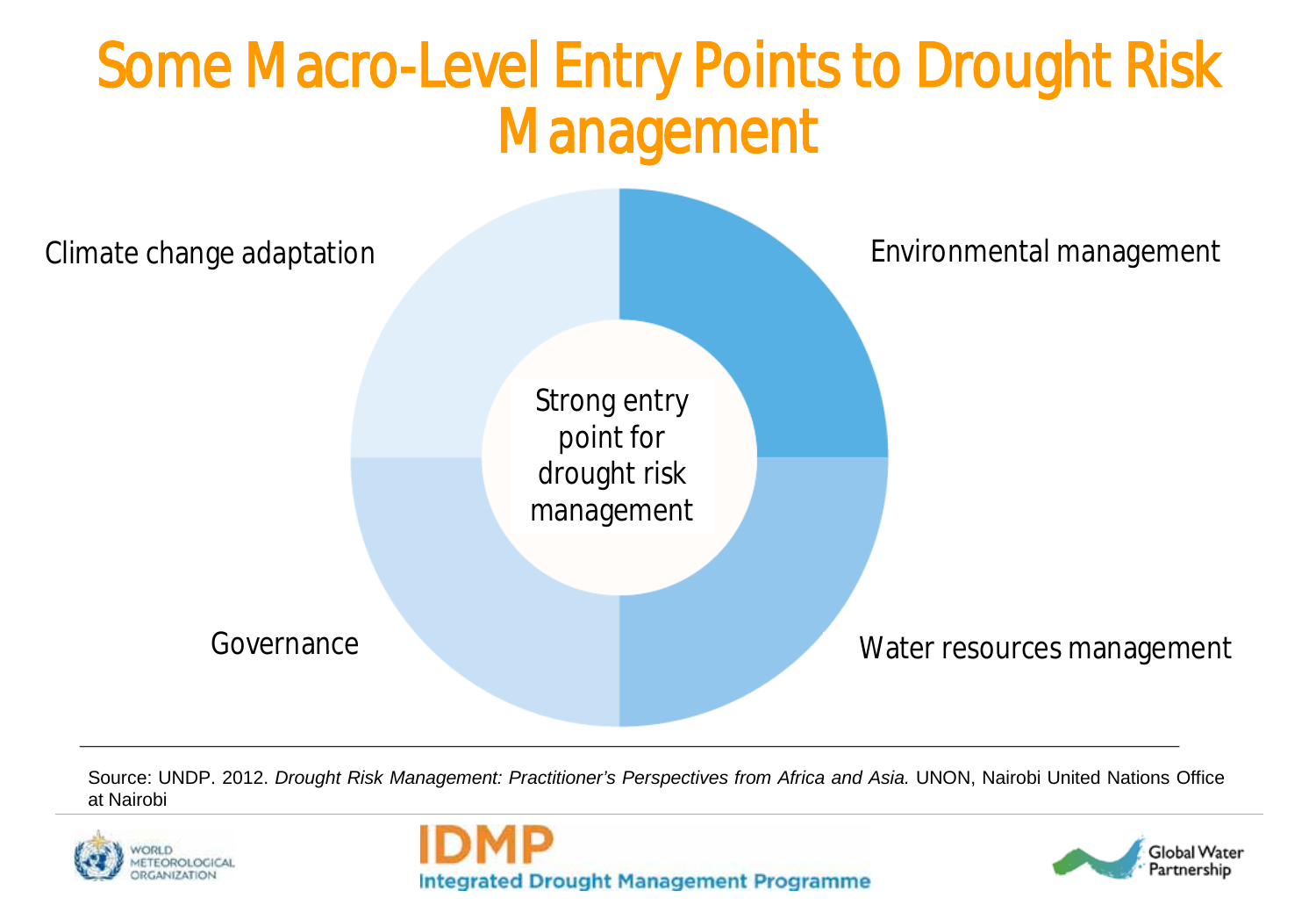### Figure 2. Key climate hazards identified in the adaptation components of NDCs

(number of countries referring to a hazard)

### Figure 3. Priority areas and sectors for adaptation actions in NDCs

(number of countries referring to area or sector)



Source: UNFCCC, 2016, 137 countries. Categorisation into Directly water-related, Indirectly water-related, and Not water-related done by GWP.

Source: UNFCCC, 2016, 137 countries. Categorisation into Directly water-related, Indirectly water-related, and Not water-related done by GWP.





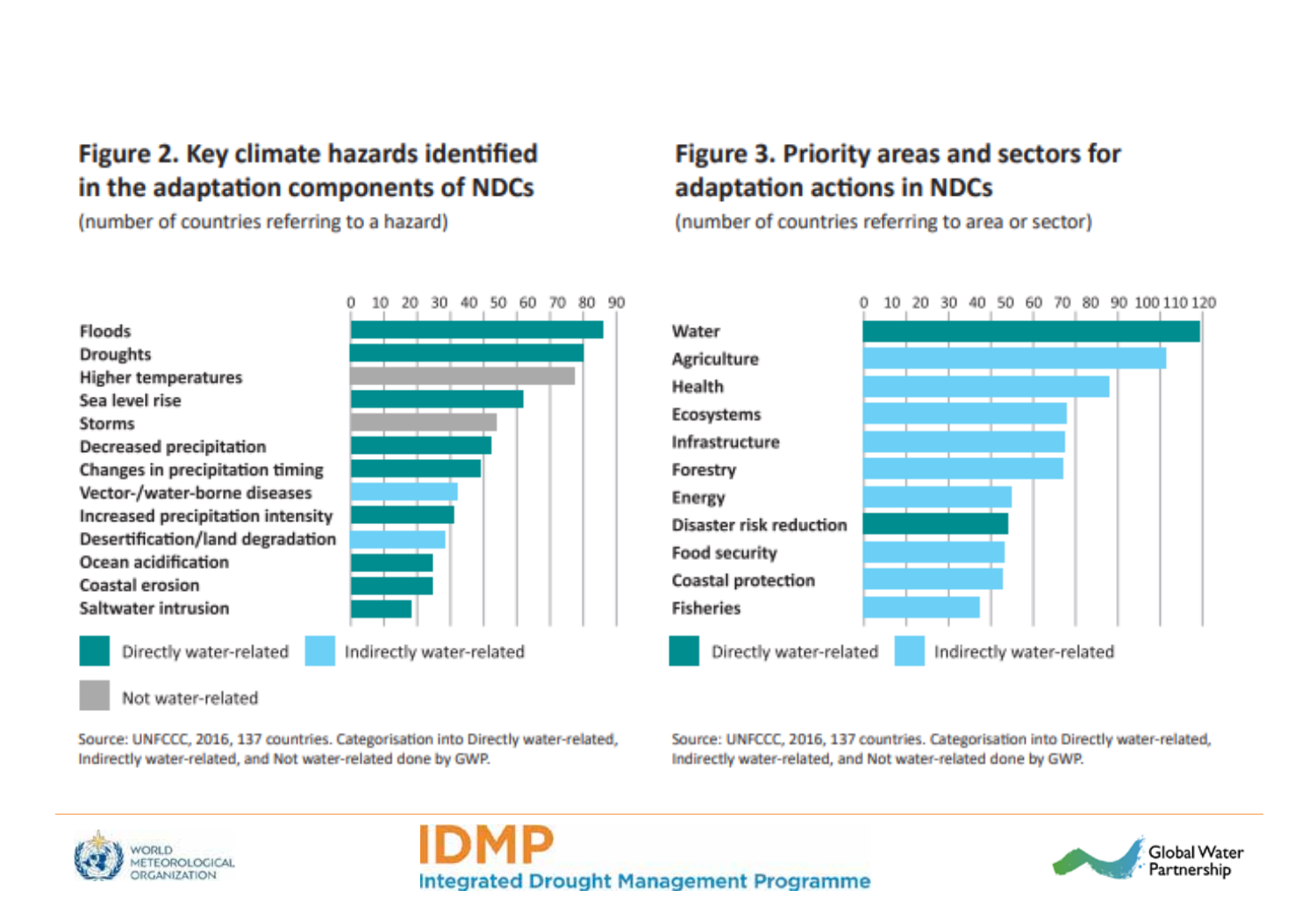





IN YET **METEOROLOGICAL ORGANIZATION** 

**Integrated Drought Management Programme**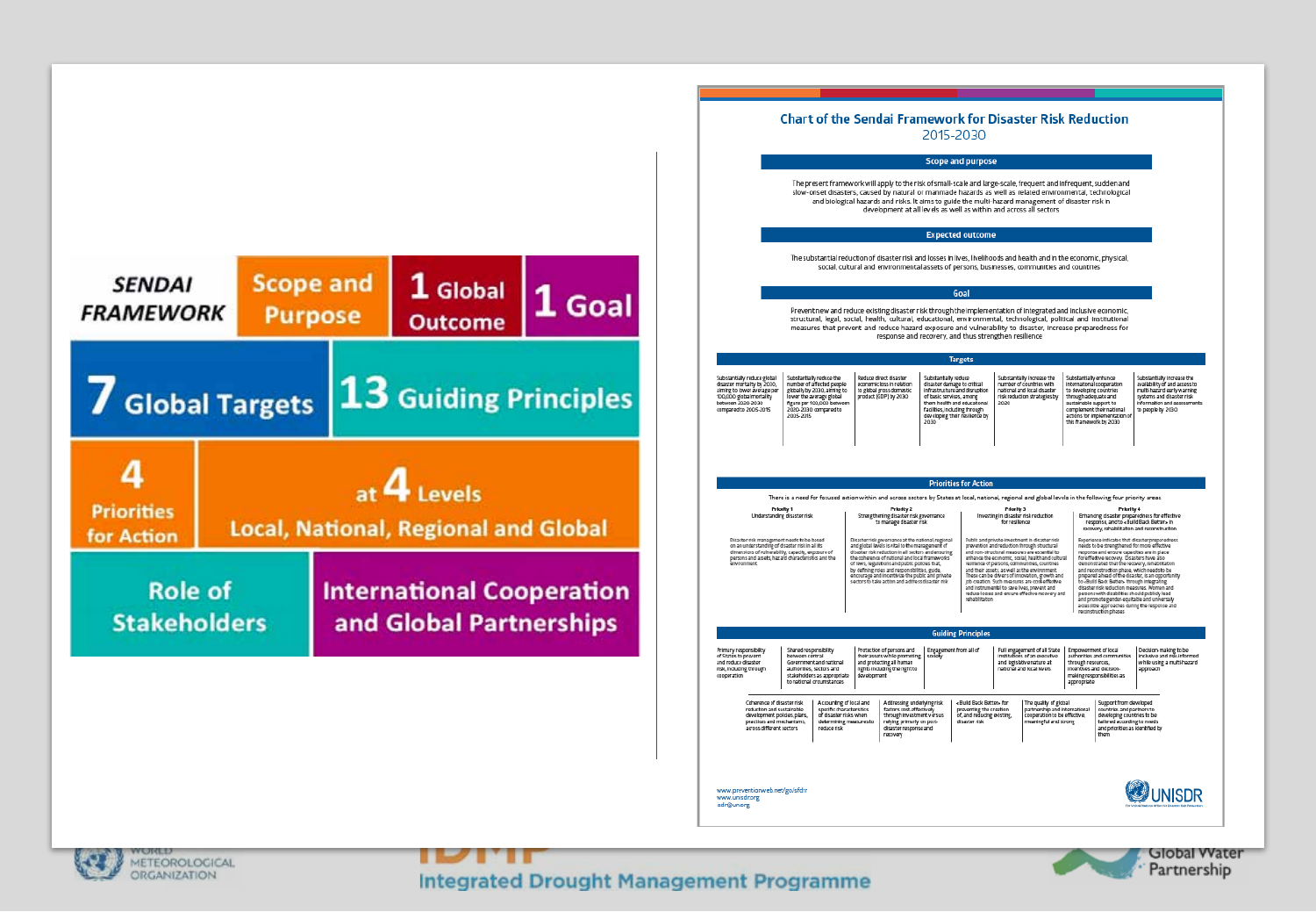





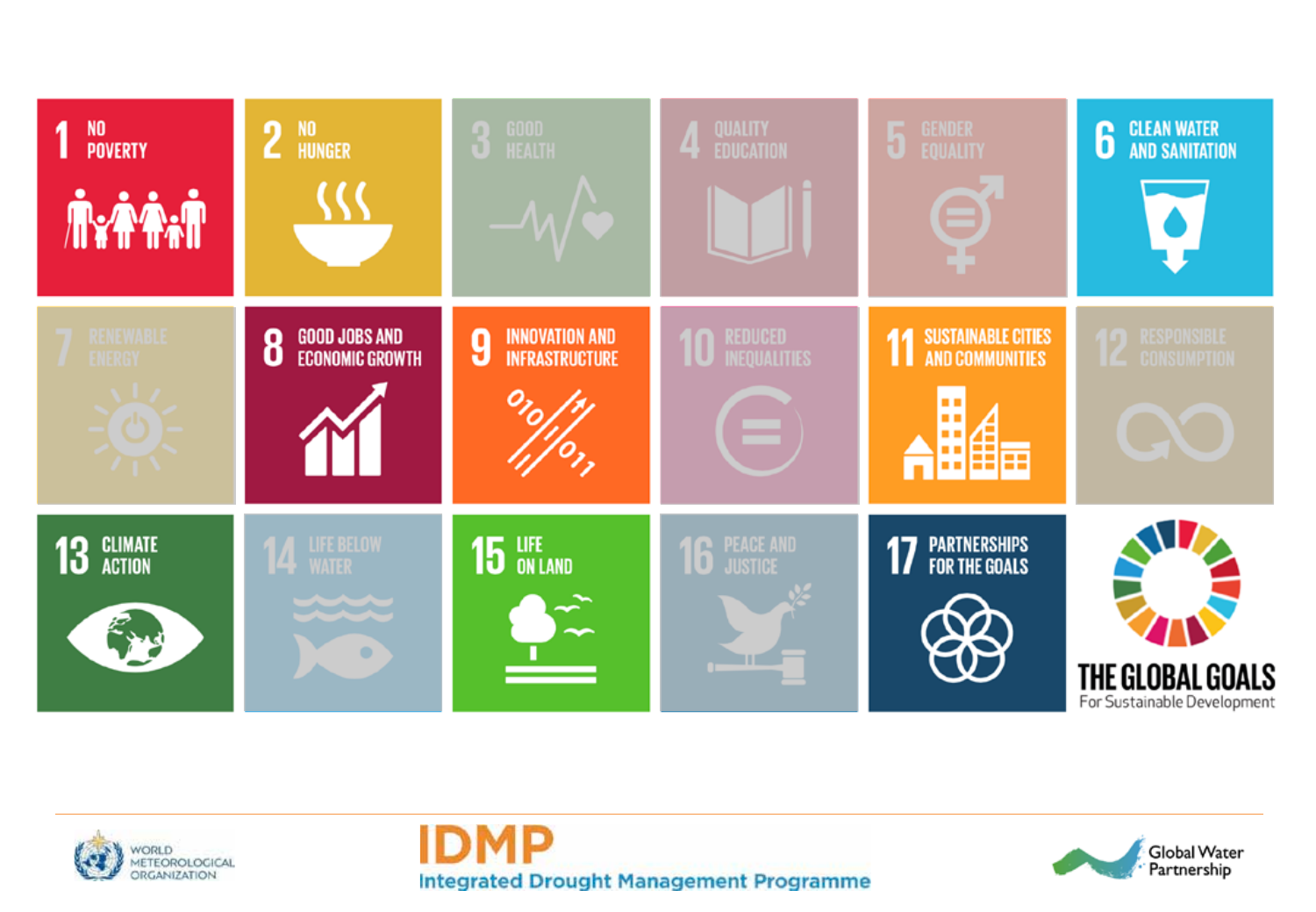## Investments in Water Security: "the 3 Is"

#### Information









Monitoring/ Measuring

Hydrometeorological Modelling

Study/Report

#### **Institution**



Allocation



New Organization



Irrigation/ Agriculture

ů





Infrastructure



Irrigation

Infrastructure



Dam/



Sewage/



Environmental

Reservoir/ Sanitation Infrastructure Hydropower



Policy